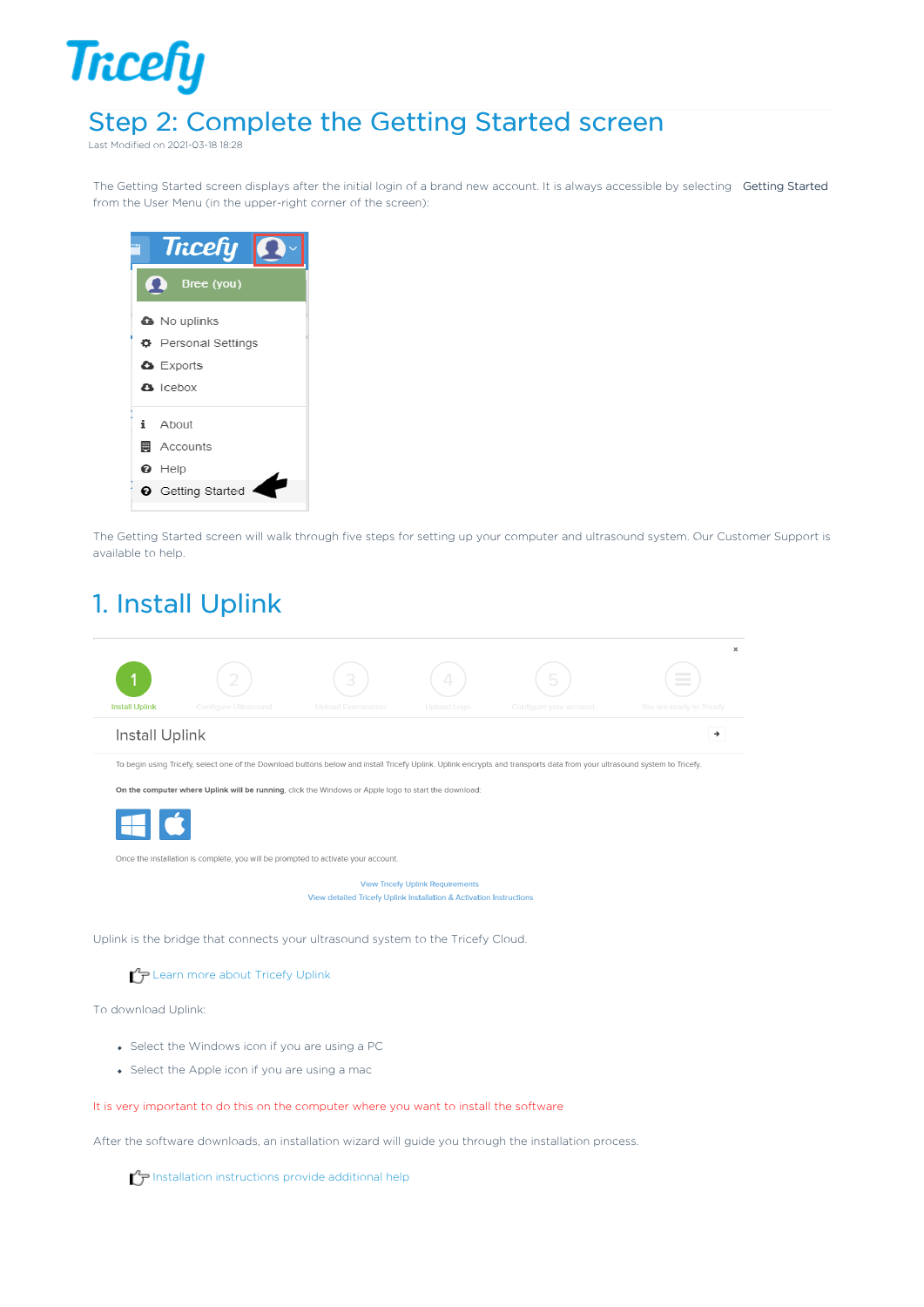# **Tricefy** 2. Configure Ultrasound

You should see your newly installed Uplink listed on the second step of the Getting Started screen with an IP address and Port number. We need to enter this information into the DICOM Settings of your ultrasound system (this information tells your system how to send data to Uplink).

| Install Uplink              | ำ<br><b>Configure Ultrasound</b>                                                                                                                                             | 3<br><b>Upload Examination</b> | 4<br>Upload Logo | 5<br>Configure your account |            | $\sim$<br>$\frac{1}{2} \left( \frac{1}{2} \right) \left( \frac{1}{2} \right) \left( \frac{1}{2} \right) \left( \frac{1}{2} \right) \left( \frac{1}{2} \right) \left( \frac{1}{2} \right) \left( \frac{1}{2} \right) \left( \frac{1}{2} \right) \left( \frac{1}{2} \right) \left( \frac{1}{2} \right) \left( \frac{1}{2} \right) \left( \frac{1}{2} \right) \left( \frac{1}{2} \right) \left( \frac{1}{2} \right) \left( \frac{1}{2} \right) \left( \frac{1}{2} \right) \left( \frac$<br>You are ready to Tricefy |  |  |
|-----------------------------|------------------------------------------------------------------------------------------------------------------------------------------------------------------------------|--------------------------------|------------------|-----------------------------|------------|------------------------------------------------------------------------------------------------------------------------------------------------------------------------------------------------------------------------------------------------------------------------------------------------------------------------------------------------------------------------------------------------------------------------------------------------------------------------------------------------------------------|--|--|
| Configure Ultrasound System |                                                                                                                                                                              |                                |                  |                             |            |                                                                                                                                                                                                                                                                                                                                                                                                                                                                                                                  |  |  |
| data                        | To configure your ultrasound system(s), enter the IP address of the computer running Uplink and the installation port as a DICOM store. This tells your system where to send |                                |                  |                             |            |                                                                                                                                                                                                                                                                                                                                                                                                                                                                                                                  |  |  |
|                             | Your available Tricefy Uplink Installations are:                                                                                                                             |                                |                  |                             |            |                                                                                                                                                                                                                                                                                                                                                                                                                                                                                                                  |  |  |
| Name                        |                                                                                                                                                                              | Display Name                   |                  | Account                     | IP         | Port                                                                                                                                                                                                                                                                                                                                                                                                                                                                                                             |  |  |
| fb8a5b509f854dc9b0636       |                                                                                                                                                                              | Wilson Macbook Air #2          |                  | Tricefy Demo Account        | 92.168.715 | 1112                                                                                                                                                                                                                                                                                                                                                                                                                                                                                                             |  |  |

Select the View General Configuration Instructions for high-level instructions. You can also visit our configuration page that has detailed instructions for popular ultrasound systems:

 $\bigcap$  View the Configuration Page with specific instructions

## 3. Upload an Examination

Send your first exam to Tricefy to confirm that your Uplink and ultrasound system are setup correctly:



You can send a study by selecting the Send or End Exam button on your ultrasound system. You can also configure a P button to send studies:

#### $\mathcal{F}_{\mathcal{F}}$  See instructions for configuring P buttons

You'll know your exam was successfully sent to Tricefy because you will see it on your Study List!

## 4. Upload a Logo